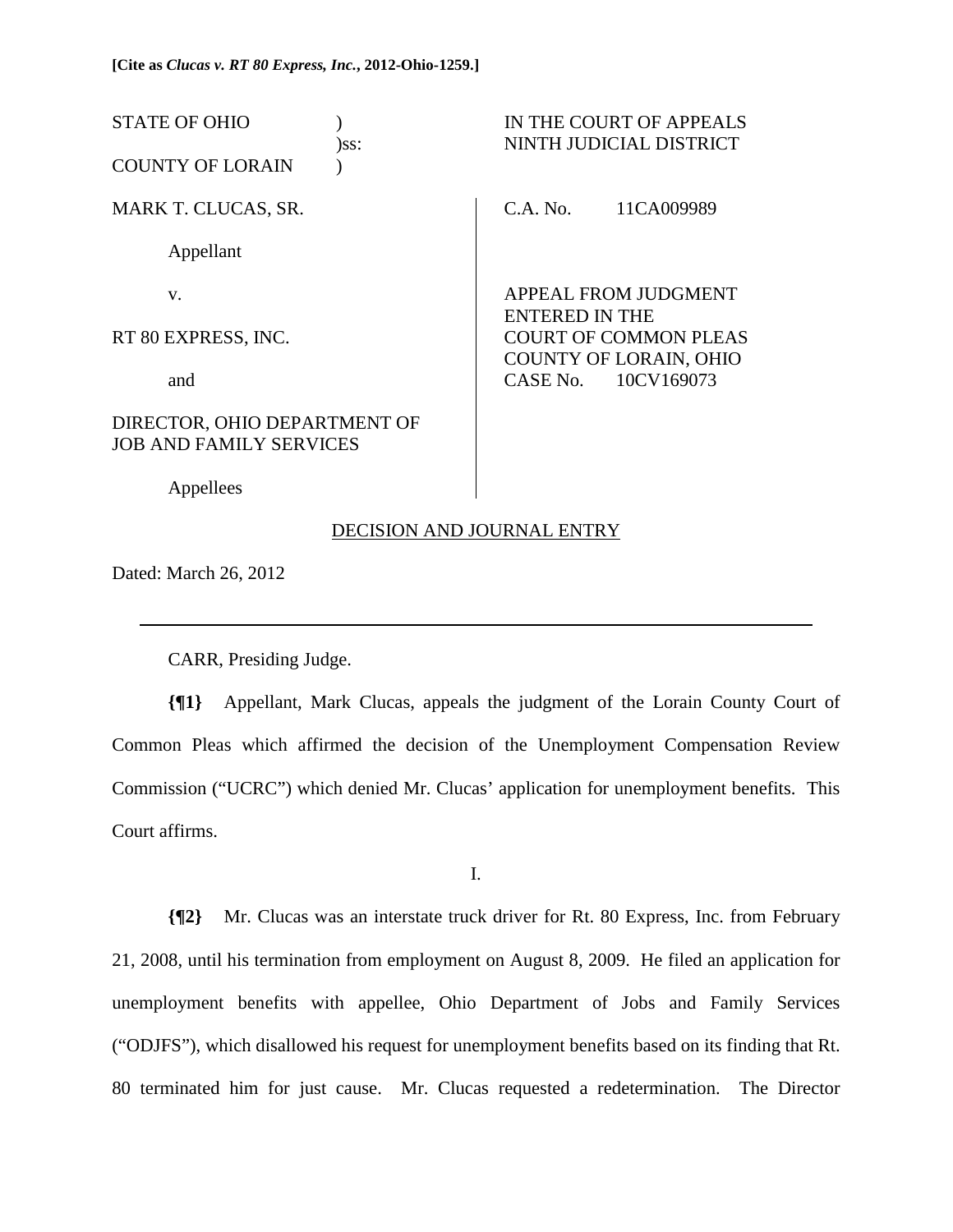affirmed the initial determination to deny unemployment compensation benefits to Mr. Clucas. Mr. Clucas then appealed to the UCRC.

**{¶3}** The matter proceeded to hearing before the UCRC on the following issue: "Was claimant discharged by Rt. 80 Express, Inc. for just cause in connection with work?" On July 14, 2010, the hearing officer found that Rt. 80 has a company policy which indicates that an employee who tests positive for drug use will be discharged. The hearing officer further found that Mr. Clucas tested positive for marijuana use when he knew or should have known that such results would result in his discharge. The hearing officer concluded that Mr. Clucas' positive drug test established fault on the part of the employee so that Rt. 80 terminated him for just cause.

## II.

### **ASSIGNMENT OF ERROR**

#### THE APPELLANT WAS NOT FIRED FOR JUST CAUSE.

**{¶4}** Mr. Clucas argues that the trial court erred by affirming the decision of the UCRC because that decision is unreasonable, unlawful, and against the manifest weight of the evidence. This Court disagrees.

**{¶5}** R.C. 4141.29(D)(2)(a) prohibits the payment of unemployment compensation if the employee "has been discharged for just cause in connection with the individual's work[.]" This Court has defined just cause and the role it plays in R.C. 4141.29 determinations as follows:

"Just cause, *in the statutory sense*, is that which, to an ordinarily intelligent person, is a justifiable reason for doing or not doing a particular act." (Emphasis added.) *Tzangas, Plakas & Mannos v. Ohio Bur. of Emp. Serv.*, 73 Ohio St.3d 694, 697 (1995), quoting *Irvine v. State, Unemployment Comp. Bd. of Rev.*, 19 Ohio St.3d 15, 17 (1985). It is important to distinguish between just cause for discharge in the context of unemployment compensation and in other contexts. An employer may justifiably discharge an employee without incurring liability for wrongful discharge, but that same employee may be entitled to unemployment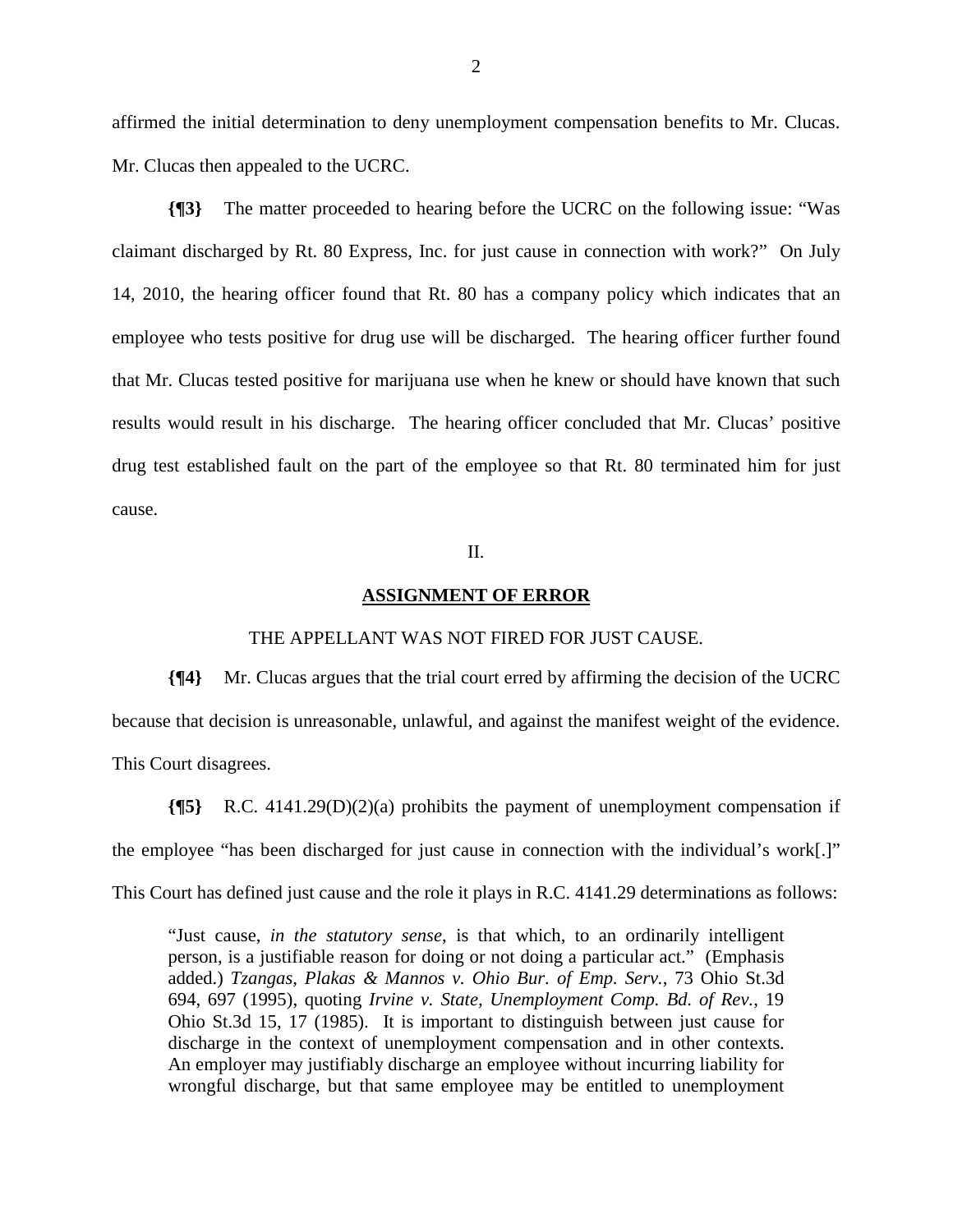compensation benefits. *See Adams v. Harding Machine Co.*, 56 Ohio App.3d 150, 155 (3d Dist.1989). This is so because just cause, under the Unemployment Compensation Act, is predicated upon employee *fault*. *Tzangas*, 73 Ohio St.3d at 698; *Adams*, 56 Ohio App.3d at 155. We are, therefore, unconcerned with the motivation or correctness of the decision to discharge. *Friedman v. Physicians and Surgeons Ambulance Serv.*, 9th Dist. No. 10287, 1982 WL 2867 (Jan. 6, 1982). The Act protects those employees who cannot control the situation that leads to their separation from employment. *See Tzangas*, 73 Ohio St.3d at 697.

*Durgan v. Ohio Bur. of Emp. Serv.*, 110 Ohio App.3d 545, 549-550 (9th Dist.1996).

**{¶6}** Consistent with that purpose, courts have repeatedly held that a discharge is considered for just cause where an employee's conduct demonstrates some degree of fault, such as behavior that displays an unreasonable disregard for his employer's best interests. *Tzangas*, 73 Ohio St.3d at paragraph two of the syllabus; *Kiikka v. Admr., Ohio Bur. of Emp. Serv.*, 21 Ohio App.3d 168, 169 (8th Dist.1985); *Sellers v. Bd. of Rev.*, 1 Ohio App.3d 161, 164 (10th Dist.1981). The Ohio Supreme Court has specifically held:

When an employee is at fault, he is no longer the victim of fortune's whims, but is instead directly responsible for his own predicament. Fault on the employee's part separates him from the Act's intent and the Act's protection. Thus, fault is essential to the unique chemistry of a just cause termination.

*Tzangas*, 73 Ohio St.3d at 697-698.

**{¶7}** The Ohio Supreme Court has further stated that the employee has the burden to prove his entitlement to unemployment compensation benefits under R.C. 4141.29(D)(2)(a). *Irvine v. State, Unemployment Comp. Bd. of Rev.*, 19 Ohio St.3d 15, 17 (1985). The employee must provide evidence his discharge was without just cause by demonstrating he was without fault in the incident resulting in his termination to show he is entitled to unemployment compensation. *Id*. If the employee is unhappy with the UCRC's decision concerning his entitlement to unemployment compensation, he may appeal that decision before a common pleas court, which would hear the case upon the record as certified and provided by the UCRC. R.C. 4141.282(H). Only if the court finds the UCRC's decision was "unlawful, unreasonable, or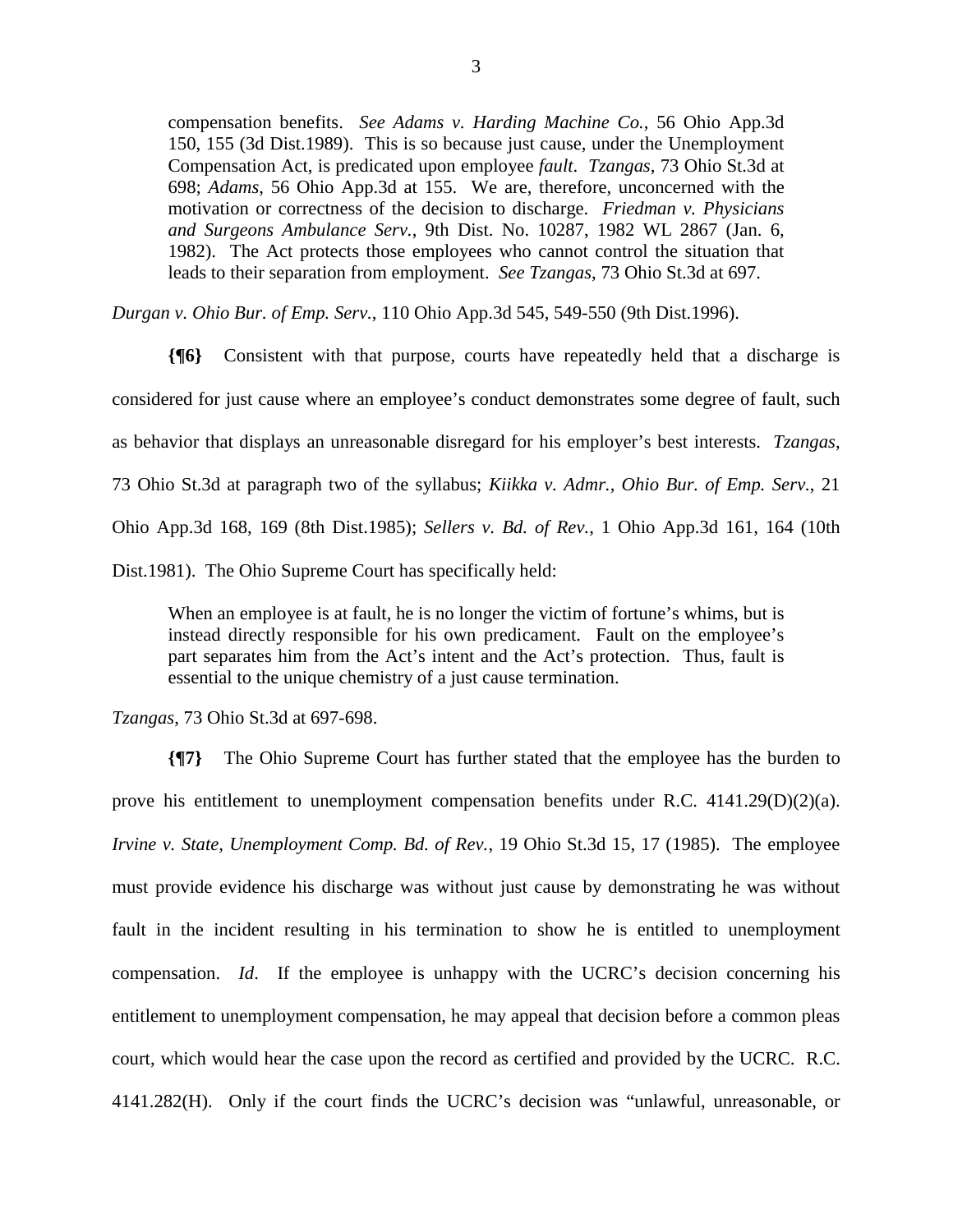against the manifest weight of the evidence" is it required to reverse, vacate, modify, or remand such decision. *Id*. Absent such a finding, the reviewing court must affirm the UCRC's decision as it is the UCRC's function to make factual findings and determine the credibility of witnesses in unemployment compensation cases. *Irvine* at 18. If the record reveals evidence to support the UCRC's findings, the reviewing court cannot substitute its own findings of fact for those of the UCRC. *Wilson v. Unemployment Comp. Bd. of Rev.*, 14 Ohio App.3d 309, 310 (8th Dist.1984). Nonetheless, the reviewing court's function involves determining whether the UCRC's decision is supported by evidence in the record. *Id.* at 311.

**{¶8}** This Court has discussed its duty to review a UCRC decision under the same scope of review:

R.C. Chapter 4141 does not distinguish between the scope of review of a common pleas court and that of an appellate court with respect to Review Commission decisions. *See* R.C. 4141.282(H)-(I). Additionally, the Supreme Court of Ohio has confirmed that "there is no distinction between the scope of review of common pleas and appellate courts regarding 'just cause' determinations under the unemployment compensation law." *See Durgan v. Ohio Bur. of Emp. Servs.*, 110 Ohio App.3d 545, 551 (9th Dist.1996), citing *Tzangas v. Administrator, Ohio Bur. of Emp. Serv.* (1995), 73 Ohio St.3d 694, 696-697 (1995).

Thus, in a review of a decision by the Review Commission regarding eligibility for unemployment compensation benefits, an appellate court is bound by the same limited scope of review as that required of the common pleas courts. *Irvine*, 19 Ohio St.3d at 18. Therefore, an appellate court may only reverse an unemployment compensation eligibility decision by the Review Commission if the decision is unlawful, unreasonable, or against the manifest weight of the evidence. *Tzangas*, 73 Ohio St.3d at 696. Also, this Court is required to focus on the decision of the Review Commission, rather than that of the common pleas court, in such cases. *Barilla v. Ohio Dept. of Job & Family Servs.,* 9th Dist. No. 02CA008012, 2002-Ohio-5425, ¶ 6, citing *Tenny v. Oberlin College*, 9th Dist. No. 00CA007661, 2000 WL 1875394 (Dec. 27, 2000).

*Upton v. Rapid Mailing Servs.,* 9th Dist. No. 21714, 2004-Ohio-966, ¶ 8-9.

**{¶9}** In determining whether a UCRC decision is or is not supported by the

manifest weight of the evidence, this Court applies the civil manifest weight of the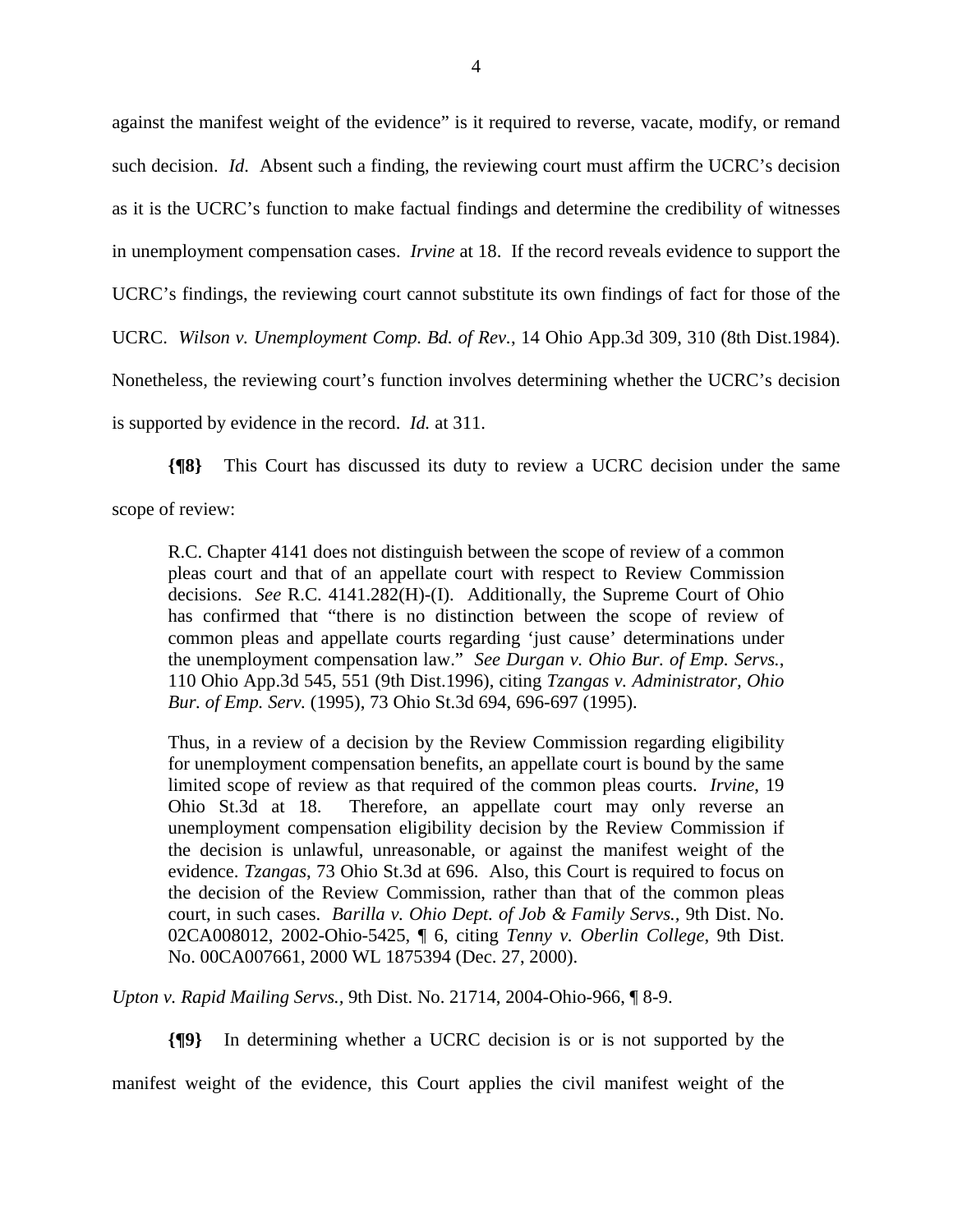evidence standard set forth in *C.E. Morris Co. v. Foley Const. Co.*, 54 Ohio St.2d 279 (1978), syllabus, which holds: "Judgments supported by some competent, credible evidence going to all the essential elements of the case will not be reversed by a reviewing court as being against the manifest weight of the evidence." The Ohio Supreme Court has clarified that:

[W]hen reviewing a judgment under a manifest-weight-of-the-evidence standard, a court has an obligation to presume that the findings of the trier of fact are correct. *Seasons Coal Co., Inc. v. Cleveland*, 10 Ohio St.3d 77, 80-81 (1984). This presumption arises because the trial judge had the opportunity "to view the witnesses and observe their demeanor, gestures and voice inflections, and use these observations in weighing the credibility of the proffered testimony." *Id.* at 80. "A reviewing court should not reverse a decision simply because it holds a different opinion concerning the credibility of the witnesses and evidence submitted before the trial court. A finding of an error in law is a legitimate ground for reversal, but a difference of opinion on credibility of witnesses and evidence is not." *Id.* at 81.

*State v. Wilson*, 113 Ohio St.3d 382, 2007-Ohio-2202, ¶ 24.

**{¶10}** In the instant matter, the UCRC found that a post-accident drug test indicated that Mr. Clucas' urine tested positive for marijuana and that the urine specimen had been diluted. The UCRC further found that Rt. 80 has a policy that employees who test positive for drug use will be terminated and that Mr. Clucas knew or should have known about the company's policy. The commission, therefore, concluded that Rt. 80 terminated Mr. Clucas' employment for just cause based on his positive drug test.

**{¶11}** At the hearing, only Mr. Clucas testified. He testified that he began working for Rt. 80 on February 21, 2008. He admitted that he had been involved in a minor accident and that he submitted to post-accident drug testing pursuant to the company's request. He admitted that the medical review officer deemed the results of his test to be positive for marijuana and that the results were in fact accurate in showing that he had used marijuana. Moreover, Mr. Clucas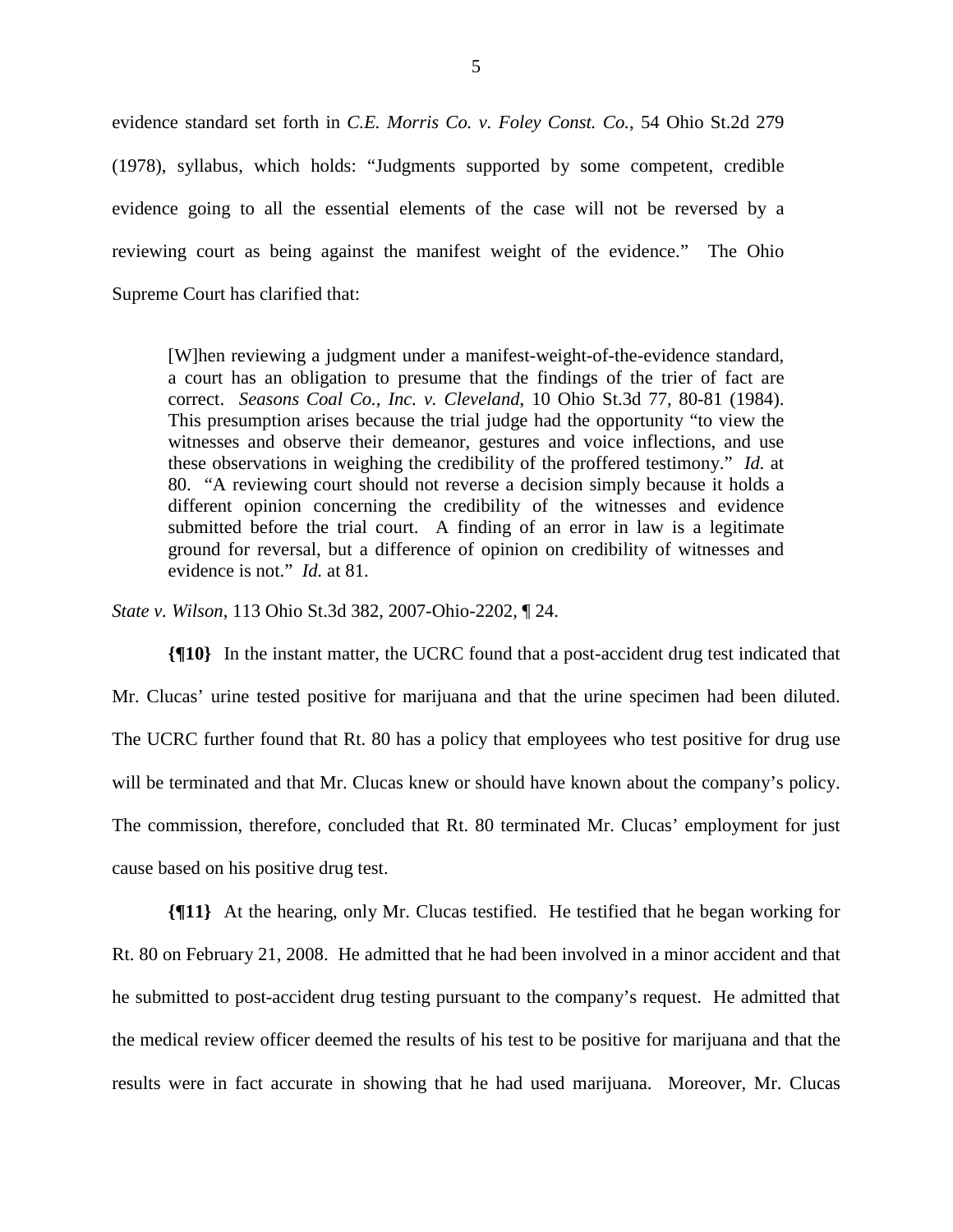testified that he told the medical review officer who administered his drug test that he had used marijuana.

**{¶12}** Although Mr. Clucas denied having ever received a written copy of Rt. 80's drug testing policies, the record transferred to the UCRC for review contains a copy of a "DRUG AND ALCOHOL HANDBOOK CERTIFICATE OF RECEIPT" which bears Mr. Clucas' printed name, a handwritten date of "2-21-08," and Mr. Clucas' signature. Per this document, Mr. Clucas certified that he had received a copy of the company's drug testing policies and procedures.

**{¶13}** The record further contains Rt. 80's responses to ODJFS' request for information regarding the termination. Christine Chrustic, an office manager for Rt. 80, informed the agency that Rt. 80 has a written company policy which requires employees involved in any accident with company equipment to submit to a post-accident drug test. Ms. Chrustic further wrote that the company has a "Zero Tolerance" policy for drug use and Mr. Clucas was notified of that policy both verbally and in writing by way of the company's handbook. Ms. Chrustic concluded that, not only did Mr. Clucas test positive for drug use, but he notified company dispatch before the results were received that they may be positive.

**{¶14}** Mr. Clucas argues that there was no legal requirement that he submit to a drug test after his involvement in a minor accident. He references the Federal Motor Carrier Safety Administration's regulations and the Motor Carrier Safety Rules Handbook of the Public Utilities Commission of Ohio. He ignores the fact that the company reported that it required him to submit to a post-accident drug test pursuant to its own internal company policies. Mr. Clucas does not argue that the company was prohibited from establishing such company policies. His argument in this regard is not persuasive.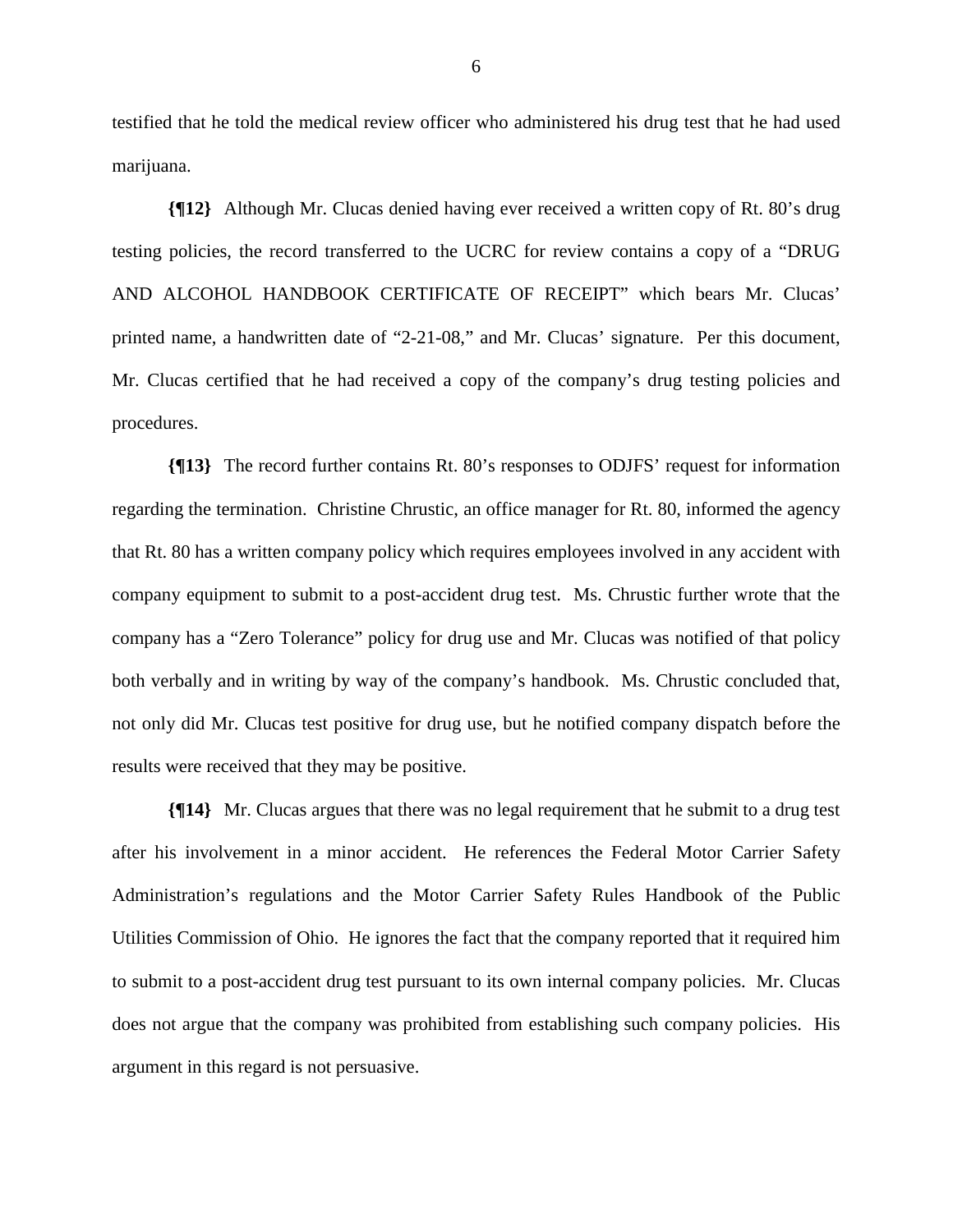**{¶15}** He further argues that he never received a copy of the company's written drug testing policies. Rt. 80 submitted a copy of Mr. Clucas' signed certification that he had in fact received the company drug testing policies and procedures handbook on the date he was hired. As the hearing officer was in the best position to gauge Mr. Clucas' credibility in light of the information provided by Rt. 80, we must presume that the hearing officer's findings are correct. *See Seasons Coal*, 10 Ohio St.3d at 80.

**{¶16}** Mr. Clucas next argues that he did not in fact fail his drug test notwithstanding the result evidencing 24 ng/ml<sup>1</sup> of THC (marijuana) in his urine. He does not dispute the accuracy of the measurement; instead, he argues that any result less than 50 ng/ml must be deemed a negative result pursuant to 49 C.F.R. 40.87(a). Section 40 of the Code of Federal Regulations distinguishes between Department of Transportation drug and alcohol testing and non-Department of Transportation drug and alcohol testing. This Court cannot find any provision in the regulations prohibiting an employer from adopting a zero tolerance drug policy which proscribes illegal drug use evidenced by any amount of the drug in an employee's system. Moreover, Mr. Clucas does not argue that such a regulation exists. Accordingly, we are not persuaded that his drug test results indicating 24 ng/ml of marijuana in his urine must only be construed as 0 ng/ml.

**{¶17}** Bearing in mind that Mr. Clucas has the burden of proving his entitlement to unemployment compensation benefits, this Court concludes that the UCRC's decision that Mr. Clucas was terminated for just cause by Rt. 80 is neither unlawful, unreasonable, nor against the manifest weight of the evidence. As a reviewing court, we must defer to the UCRC's credibility assessment and factual determinations in this case. Rt. 80 demonstrated, based on information

 $\overline{a}$ 

<sup>&</sup>lt;sup>1</sup> Although he testified at the hearing in terms of milligrams of marijuana, his drug test results and the regulation he cites discuss results in terms of nanograms.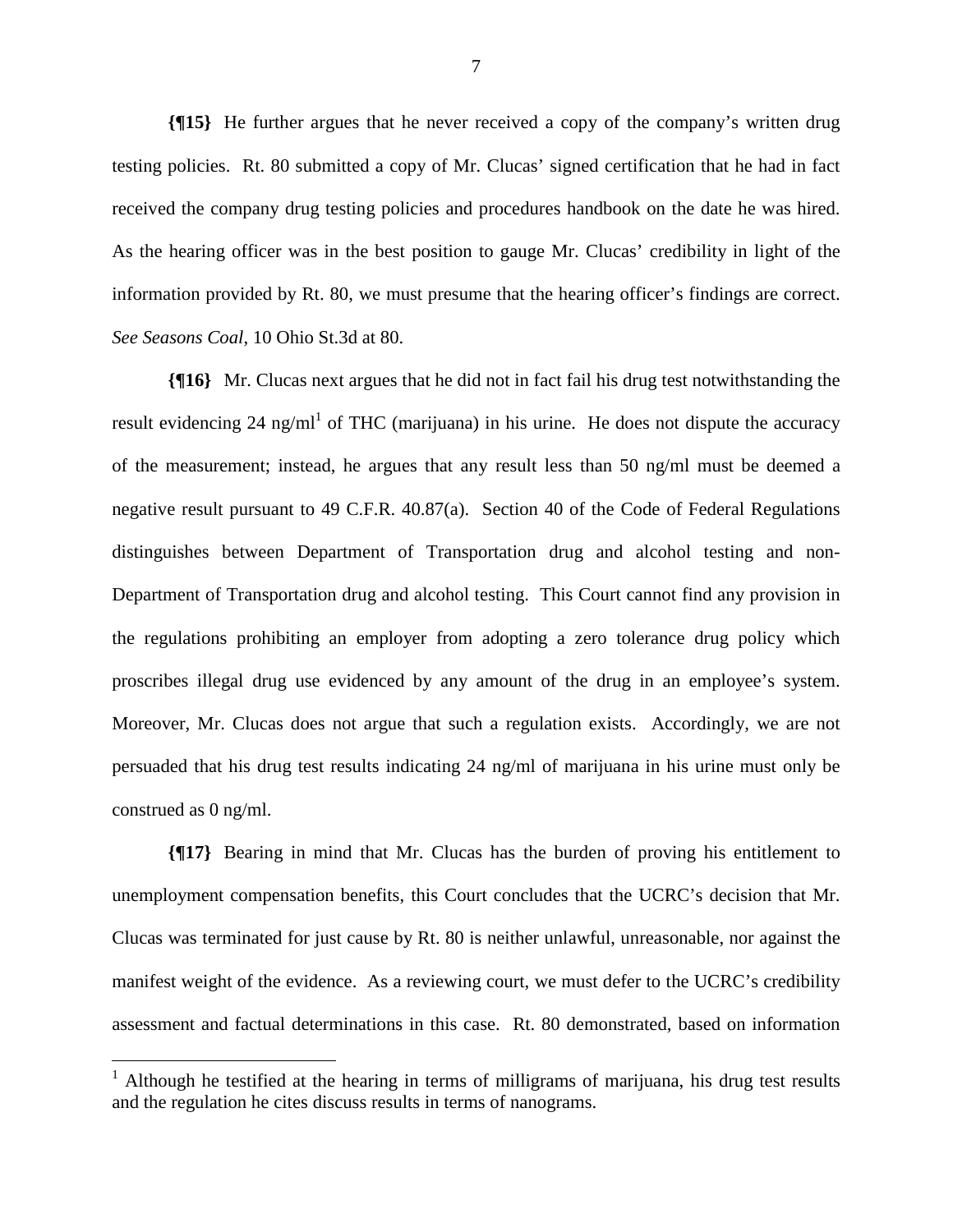submitted to ODJFS and transferred as part of the record considered by commission, that it had an internal company policy requiring employees to submit to post-accident drug tests. Mr. Clucas submitted to the test, informed his employer that he may test positive, and in fact tested positive for some amount of marijuana in his urine. Although Mr. Clucas denied ever having received a written copy of the company's drug and alcohol testing policies and procedures, a copy of his certification to the contrary is contained in the record. Ms. Chrustic informed ODJFS pursuant to the agency's request for information that Rt. 80 has a zero tolerance policy for illegal drug use. Mr. Clucas admitted to having used marijuana prior to the company's receipt of his drug test results. Accordingly, the UCRC's findings that Mr. Clucas was at fault and that Rt. 80 terminated his employment for just cause are not unlawful, unreasonable, or against the manifest weight of the evidence. Mr. Clucas' assignment of error is overruled.

### III.

**{¶18}** Mr. Clucas' sole assignment of error is overruled. The judgment of the Lorain County Court of Common Pleas is affirmed.

Judgment affirmed.

There were reasonable grounds for this appeal.

 We order that a special mandate issue out of this Court, directing the Court of Common Pleas, County of Lorain, State of Ohio, to carry this judgment into execution. A certified copy of this journal entry shall constitute the mandate, pursuant to App.R. 27.

 Immediately upon the filing hereof, this document shall constitute the journal entry of judgment, and it shall be file stamped by the Clerk of the Court of Appeals at which time the